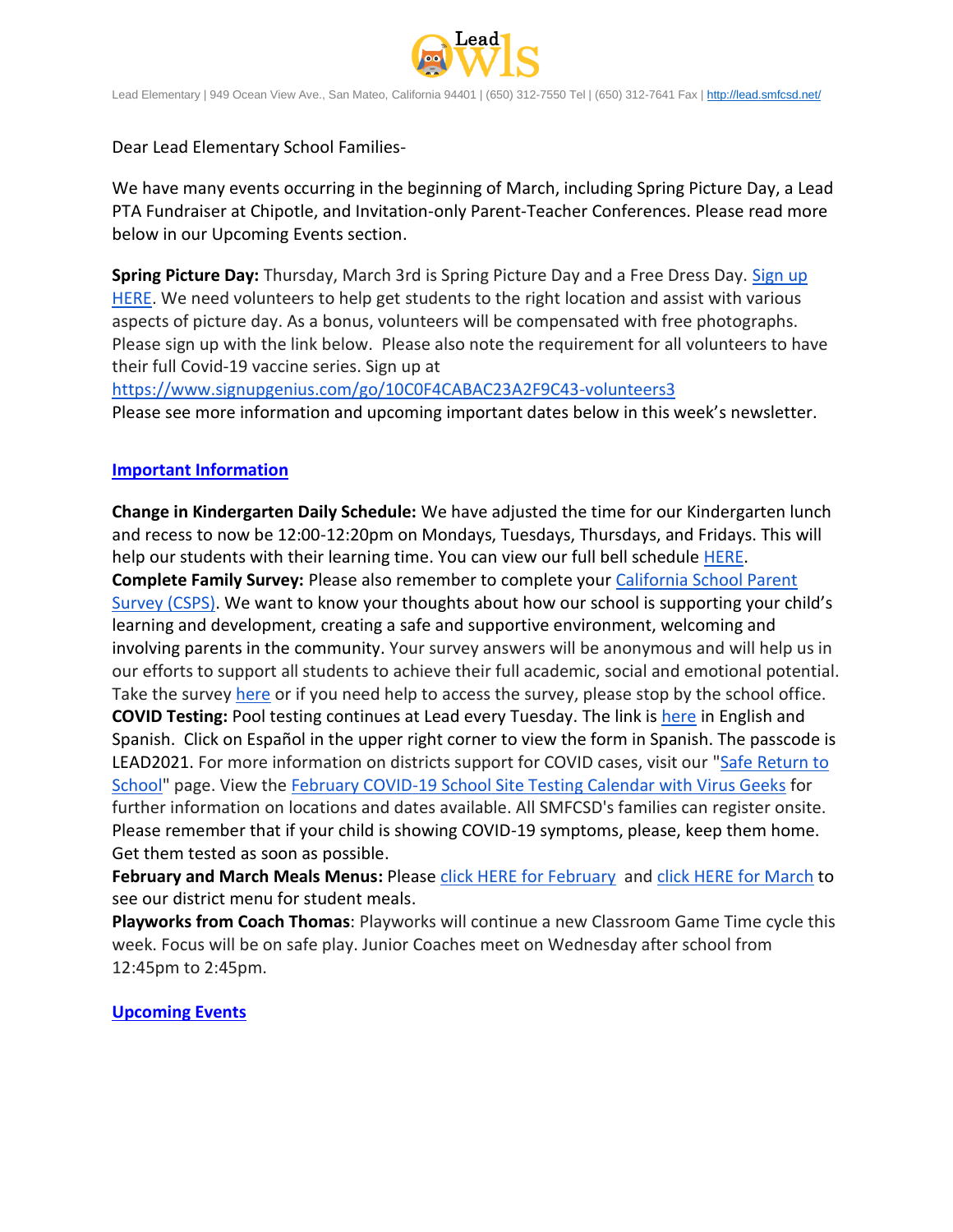

Lead Elementary | 949 Ocean View Ave., San Mateo, California 94401 | (650) 312-7550 Tel | (650) 312-7641 Fax [| http://lead.smfcsd.net/](http://lead.smfcsd.net/)

**Wednesday, March 2nd (ALL DAY) - Neon Colors Spirit Day:** Encourage your child to show school spirit by wearing clothes that are bright and neon colors. Students who dress up for Spirit Day do not need to wear their regular school uniform on this special day.

**Wednesday, March 2nd (3:00-4:00pm) - School Site Council and English Language Advisory Committee Meeting:** Please contact Mr. Slife at [cslife@smfcsd.net](mailto:cslife@smfcsd.net) or 650-312-7550 for the Zoom information to join the SSC and ELAC meeting.

**Wednesday, March 2nd (7:00-8:30pm on Zoom) - Lead Principal Virtual Chat & PTA Meeting:** Please attend our Principal Chat and PTA Meeting for families on Zoom with Mr. Slife in English and Spanish.

**Thursday, March 3rd - Spring Picture Day and Free Dress:** Look out for more information soon.

**Friday, March 4th - End of Trimester 2:** This marks the end of our second of 3 trimesters.

**Wednesday, March 9th and Thursday, March 10th - Invitation-Only In Person and Virtual Parent-Teacher Conferences (Minimum School Days)**: You will be contacted by your child's classroom teacher to meet virtually or in person to discuss your child's progress in their learning if requested. Any parents/caregivers who want to meet in person must be fully vaccinated for COVID-19. Please note we will follow our Minimum Day Schedule found by clicking [HERE.](https://drive.google.com/file/d/1MubdqKmB9dvSEzOFFg_MljXu8Dclin1L/view?usp=sharing)

**Wednesday, March 9th (5:00-9:00pm) - Lead PTA Fundraiser at Chipotle**: Click [HERE for English](https://drive.google.com/file/d/1PRckg-9g6hQhwkpwLt7vpS7LzbDLdxNH/view?usp=sharing) and [Here for Spanish](https://drive.google.com/file/d/1dje7bA2ctgxAhlE-vm9EGQckKUBgCnv6/view?usp=sharing) fliers.

**Wednesday, March 16-23 - Lead Scholastic Book Fair:** Join us for the Lead Scholastic Book Fair, Volunteers needed! Please contact Ms. Shannon in the Library or email [smcgovern@smfcsd.net](mailto:smcgovern@smfcsd.net) if you are interested in helping! Shop online and sign up at: <https://www.scholastic.com/bf/leadelementaryschool>

## **For Your Consideration**

**Food Resources in San Mateo:** Please [click HERE.](https://drive.google.com/file/d/1mtpojdbgajksxnvTGi7Tg1Zi4V5kUkYI/view?usp=sharing) **Free Grocery Distribution**:

- Second Harvest Food Distribution Sites San Mateo Foster City English
- Second Harvest Food Distribution Sites San Mateo Foster City SPANISH

**School Website:** Please visit our school website at [lead.smfcsd.net](https://lead.smfcsd.net/) for more updates and past [Principal Weekly Newsletters.](https://lead.smfcsd.net/about-lead/weekly-newsletter.html)